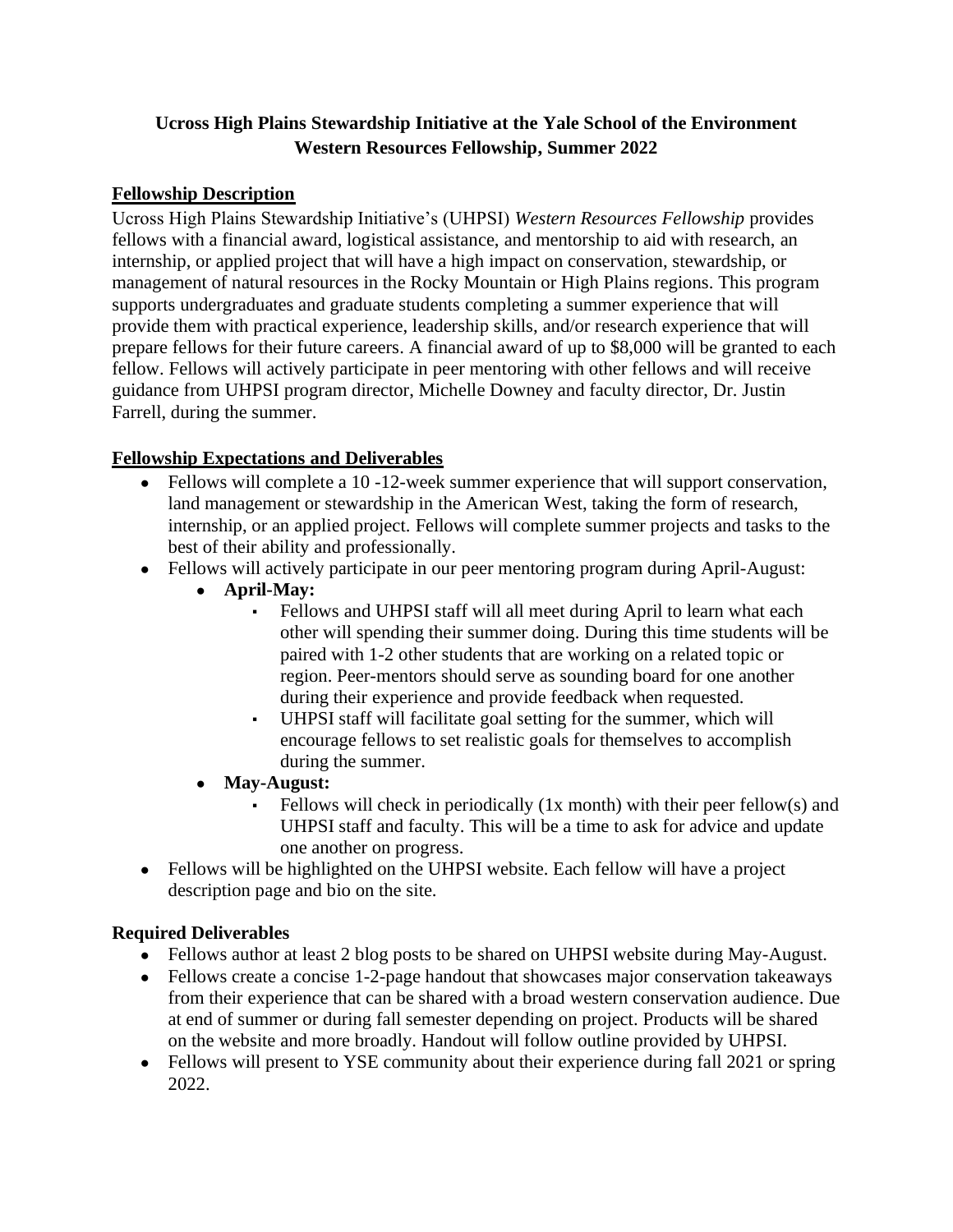#### **Optional**

• If fellows complete a summer experience that requires fall work such as summarization of data, authoring of a report, fellows are welcome to utilize UHPSI staff for feedback, guidance, or advice.

### **Application Evaluation**

- **A. Commitment** to conservation, land management or stewardship in the American West
	- o Student demonstrates an interest in conservation, land management or stewardship in the western United States through their direct involvement or participation in previous work, extracurricular activities, or previous schooling.

#### **B. Benefit to career aspirations**

 $\circ$  Students with career aspirations that will benefit directly from their summer experience are preferred.

### **C. Merit**

o Students with higher merit as determined by course grades, extracurricular activities, and application organization and clarity are preferred.

#### **D. Impact level of proposed work**

o Student proposals will be evaluated as strong if they have potential for high impact on conservation of the western United States, more than those that will benefit a few people or acres. Impact may be defined as research or scholarly impact, raising awareness about an issue, increasing effectiveness of a conservation organization (government or non-government), or the potential to lead to improvements in management for land or water resources.

#### **E. Feasibility of proposed work**

o Student proposals will be evaluated as strong if they seem feasible (e.g., logistically, ecologically, socially, and economically). This will assess based on your submitted summer work proposal.

#### **F. Financial need**

o This is determined by the Financial Aid office and takes into account previously awarded funding from other sources and financial resources needed to complete summer experience. Applicants that are first-time WRF applicants may receive priority over applicants that participated in WRF prior.

#### **Application Materials**

Applications are due **March 18, 2022 by 11:59 PM** and should be submitted through the Yale Student Grants Database. Applications will be review by UHPSI program director and faculty director. However, faculty director will not review applications where the student is their advisee.